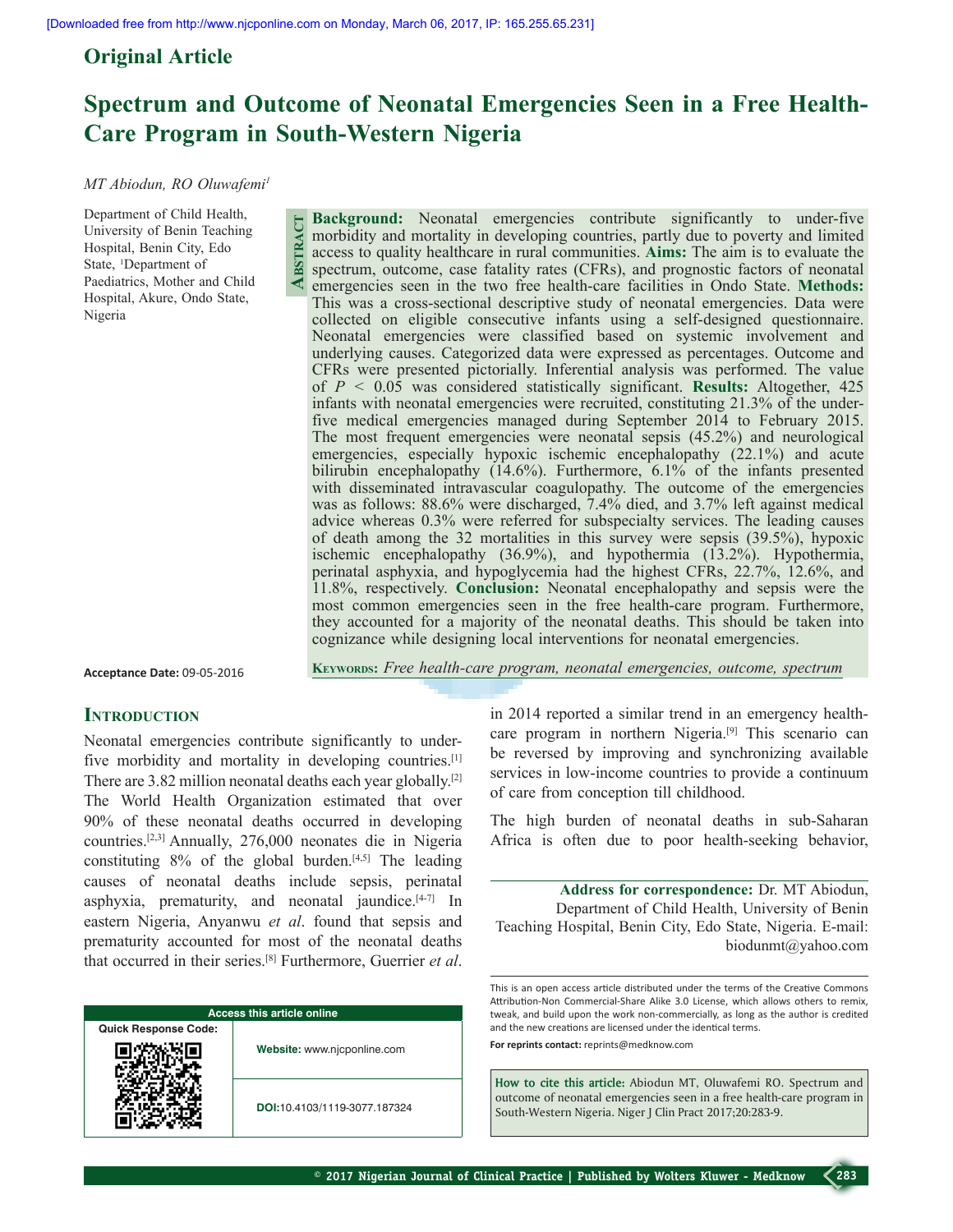poverty, late postnatal visits, and limited access to quality healthcare in communities.<sup>[10,11]</sup> Therefore, poor outcome of neonatal emergencies can be prevented by identifying at-risk pregnancy during antenatal care, ensuring adequate monitoring during labor and prompt neonatal resuscitation as well as optimal care of ill neonates.[12-14] Zimba *et al*. reported significant reduction in Malawi's neonatal mortality rate through a community-based Maternal and Newborn Care package.<sup>[15]</sup> Hence, easy access to affordable antenatal and neonatal services is a viable tool to improve child health indices of a population.

Consequently, the Integrated Maternal, Newborn and Child Health (IMNCH) initiative was launched in Ondo State, Nigeria, in 2009 as a free health-care program to improve the availability of high-quality antenatal and neonatal services in the setting.<sup>[16]</sup> Postimplementation evaluation found that the proportion of live births attended by skilled health personnel increased from 51% in 2008 to 67% in 2013 with favorable impacts on obstetric emergencies.[16,17] The effects of this novel initiative on the burden of neonatal emergencies had not been previously determined in our setting. This article reports a study that evaluated types, case fatality rates (CFRs), and prognostic factors of neonatal emergencies seen in the two cost-free IMNCH facilities in the state.

## **METHODS**

## **Study setting and participants**

The study was carried out at the Mother and Child Hospitals (M and CHs) in Akure and Ondo towns. These are busy, 100-bed, ultra-modern public facilities with level II Neonatal Intensive Care Units (NICU) providing specialized free health-care services to people in the state capital, allied communities and neighboring states in the South-Western Nigeria. They were established to implement IMNCH interventions in the state.

Akure is the state capital of Ondo State, located in the South-West geopolitical zone of Nigeria with land area of 15,000 km2. The state has a population of 4.1 million (estimated 47.1% are children) and a total fertility rate of 5.[17,18]

This cross-sectional descriptive study was carried out from September 2014 to February 2015. Ethical clearance was obtained from the Research and Ethical Committee of the M and CH Akure. The participants were all consecutive inborn neonatal infants with emergencies and those referred from lower health facilities, admitted to the NICUs during the study. Neonatal emergency was defined as the presence of a potentially life-threatening systemic disorder or anomaly in the first 28 days after birth.<sup>[19]</sup> Prematurity alone was not considered an emergency in

this study if the infant was stable.<sup>[19]</sup> A minimum sample size of 385 was calculated by assuming the prevalence of emergencies as 50% among neonatal infants seen in the free health-care program, a 95% confidence interval (CI) and a sample error of 5%. A total of 425 neonates were recruited for this study.

## **Data collection**

Data were collected on every neonatal emergency using a structured 28-item questionnaire comprising of three sections: Demographic/antenatal history, types of emergency, and short-term outcome. Neonatal emergencies were categorized based on systemic involvement and underlying causes, using the mnemonic "THE MISFITS:"[19] Trauma, heart disease/hypoxia/hypovolemia, endocrine, metabolic, inborn errors of metabolism, sepsis, formula mishaps, intestinal catastrophes, toxins/poisons, and seizures. The diagnosis of hypoxic ischemic encephalopathy was based on Sarnat and Sarnat's criteria;[20] whereas acute bilirubin encephalopathy was based on the presence of hyperbilirubinemia and neurologic dysfunctions.[21] Probable (clinical) sepsis was defined as the presence of risk factors and abnormal complete blood count  $\frac{1}{2}$  symptomatic infant;<sup>[22,23]</sup> severe sepsis comprises disseminated intravascular coagulopathy (DIC) and septic shock.<sup>[24]</sup> meningitis was diagnosed based on cerebrospinal fluid (CSF) microscopy, elevated CSF protein  $(≥180 \text{ mg/dl})$ , and reduced CSF glucose.<sup>[25]</sup> Hypoglycemia was defined as blood glucose < 50 mg/ dl.[26] Ultrasound scanning and radiologic imaging were done when indicated. Socioeconomic classification of the infants was based on parents' occupation/educational level.[27] Clinical records and laboratory reports of the participants were reviewed to document their definitive diagnoses. Follow-up phone calls were made to caregivers by trained research assistants verifying the outcome of referred cases after 48 h of leaving the MCHs.

#### **Data analysis**

Data were entered into an Excel sheet and later analyzed using SPSS version 20.0 statistical software for Windows (IBM, Armonk, NY, USA). Gender, socioeconomic class, and place of delivery were presented as percentages. Outcome and CFR's were presented pictorially. Using multiple logistic regression, odds ratio (OR) and 95% CI were calculated for some variables as possible predictors of mortality among the neonatal emergencies. The value of *P <* 0.05 was considered statistically significant.

## **Results**

Altogether, 425 infants with neonatal emergencies were recruited, constituting 21.3% of the 1996 under-five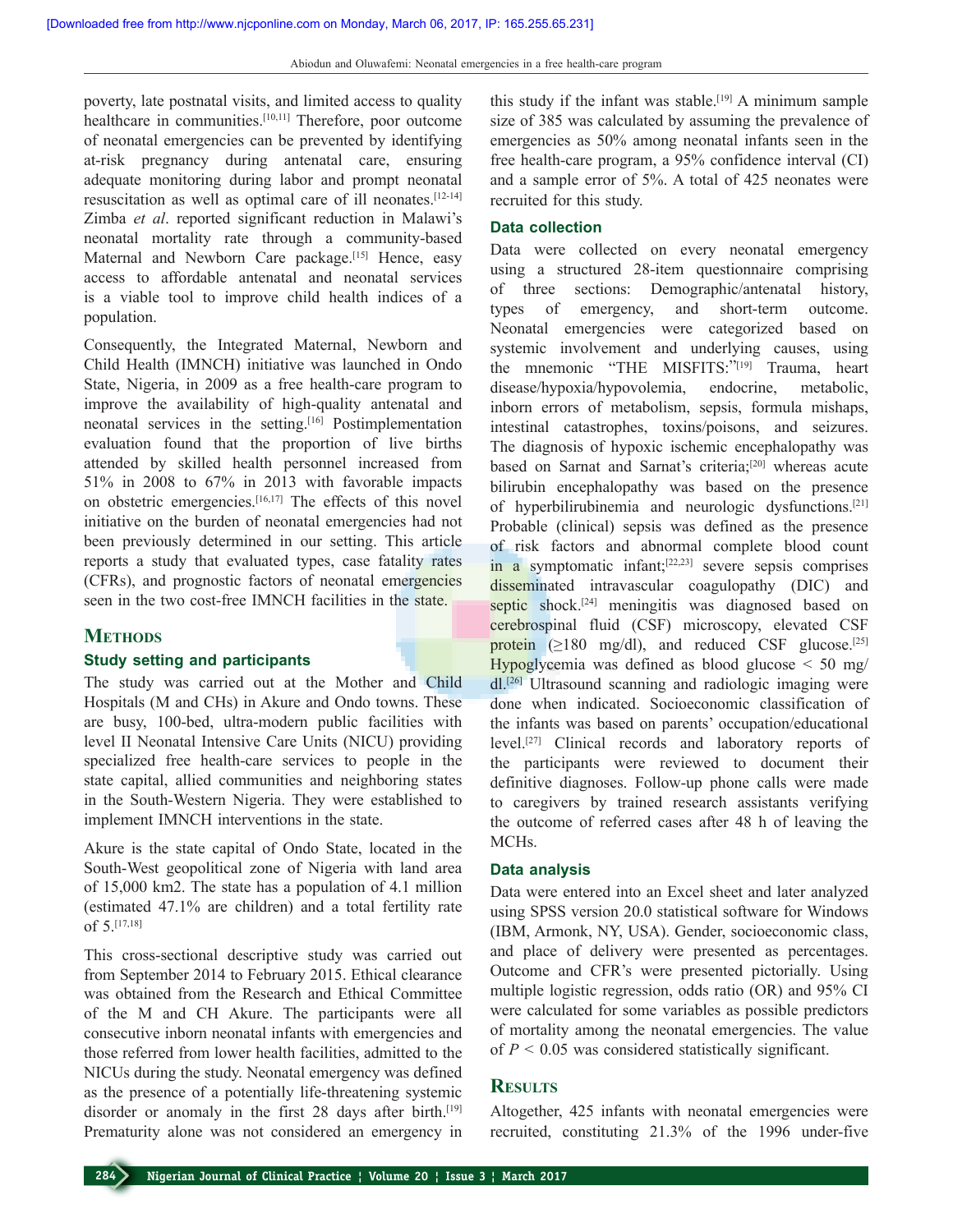medical emergencies and 46.6% of the 913 neonatal admissions during the study. The mean birth weight of the infants was  $2.8 \pm 1.1$  kg while their mean estimated gestational age (EGA) was  $39.0 \pm 4.0$  weeks. Furthermore, 337 (88.5%) of them were term ( $\geq$  37 weeks), 24 (6.3%) were preterm (32-36 weeks) and 20 (5.2%) were very preterm (< 32 weeks); 224 (60.5%) were normal birth weights ( $\geq$  2.5 kg), 124 (30.6%) were low birth weight  $(1.5-2.5 \text{ kg})$  and 36  $(8.9\%)$  were very low birth weight (<1.5 kg). Their mean age at presentation was  $5.8 \pm 9.4$ days (median  $= 2.0$ , interquartile range  $= 5$ ). Also, 350  $(82.4\%)$  of them were inborn while 75  $(17.6\%)$  were outborn babies. A majority (77.2%) of the infants were in the low socioeconomic class [Table 1]. Maternal systemic illnesses (hypertension, diabetes mellitus, and viral hepatitis) were present in 27 (6.4%) of the infants.

#### **Spectrum of neonatal emergencies**

Neonatal sepsis (45.2%), hypoxic ischemic encephalopathy  $(22.1\%)$ , acute bilirubin encephalopathy  $(14.6\%)$  and DIC (6.1%) were commonest emergencies found in the infants. Sepsis comprised meningitis, neonatal tetanus, urinary tract infections, and pneumonia. Seizures occurred as a manifestation of underlying neurological disorders in 4% of participants. Necrotizing enterocolitis was diagnosed in

| Table 1: Baseline characteristics of the participants |                |            |  |
|-------------------------------------------------------|----------------|------------|--|
| <b>Characteristics</b>                                | Frequency, n   | Percentage |  |
| Age (days)                                            |                |            |  |
| $Mean \pm SD$                                         | $5.8 + 9.4$    |            |  |
| <b>Sex</b>                                            |                |            |  |
| Male                                                  | 233            | 54.8       |  |
| Female                                                | 192            | 45.2       |  |
| Birth weight (kg)                                     |                |            |  |
| $Mean \pm SD$                                         | $2.8 \pm 1.1$  |            |  |
| $\geq$ 2.5                                            | 224            | 60.5       |  |
| $1.5 - 2.5$                                           | 124            | 30.6       |  |
| < 1.5                                                 | 36             | 8.9        |  |
| EGA (weeks)                                           |                |            |  |
| $Mean \pm SD$                                         | $39.0 \pm 4.0$ |            |  |
| >37                                                   | 337            | 88.5       |  |
| $32 - 36$                                             | 24             | 6.3        |  |
| $<$ 32                                                | 20             | 5.2        |  |
| Socioeconomic                                         |                |            |  |
| class                                                 |                |            |  |
| Low                                                   | 328            | 77.2       |  |
| Middle                                                | 82             | 19.3       |  |
| Upper                                                 | 15             | 3.5        |  |
| Place of delivery                                     |                |            |  |
| M&CH                                                  | 350            | 82.4       |  |
| <b>TBA</b>                                            | 1              | 0.2        |  |
| Home                                                  | 8              | 1.9        |  |
| Others <sup>†</sup>                                   | 66             | 15.5       |  |

ǂ Mission houses, inside the car, farmland, peripheral primary health centers, etc. SD=Standard deviation; EGA=Estimated gestational age; TBA=Traditional birth attendants

2% of them. Also, 22 (5.2%) infants had hypothermia and 15 of them were preterm infants, comprising 9 (60.0%) outborn and 6 (40.0%) inborn. Again, hypoglycemia occurred in 17 (4.0%) of the infants, commoner in the preterm than term babies, 11 (64.7%) versus 6 (35.3%). Other rare neonatal emergencies in this case series include major congenital malformations, endocrine disorders, and accidental injuries [Table 2].

## **Outcome of neonatal emergencies**

The outcome of the emergencies was as follows: 88.6% were discharged, 7.4% died, 3.7% left against medical advice while 0.3% were referred to tertiary institutions for surgical and other subspecialty services[Figure 1] a. Available feedbacks on the outcome of neonates who were referred from our facility during the study showed that 7% died within 24 h of arrival at the receiving facility while 5% survived beyond 24 h [Figure 1b].

## **Causes of neonatal death and their case fatality rates**

The leading conditions associated with the 32 mortalities in this survey were sepsis (39.5%), hypoxic ischemic encephalopathy (36.9%), and comorbid hypothermia (13.2%). Hypoglycemia accounted for 5.2%, whereas neonatal jaundice and severe sepsis (DIC and septic shock) constituted 2.6% of the deaths, respectively.

Figure 2 shows the CFR's of the neonatal emergencies seen in the two hospitals. Hypothermia, hypoxic ischemic encephalopathy, and hypoglycemia had the highest CFR's, 22.7%, 12.6%, and 11.8%, respectively. These were distantly followed by sepsis  $(5.4\%)$ , severe sepsis (3.9%), and neonatal jaundice (1.6%) in the hospitals.

| Table 2: Pattern of neonatal emergencies seen in the free |                    |  |  |
|-----------------------------------------------------------|--------------------|--|--|
|                                                           | healthcare program |  |  |

| Neonatal emergencies*                  | <b>Frequency</b> | Percentage |
|----------------------------------------|------------------|------------|
| Sepsis (meningitis, pneumonia, urinary | 192              | 45.2       |
| tract infection)                       |                  |            |
| Severe sepsis (DIC and septic shock)   | 26               | 6.1        |
| Hypoxic ischemic encephalopathy        | 94               | 22.1       |
| Bilirubin induced neurological         | 62               | 14.6       |
| dysfunction                            |                  |            |
| Hypothermia <sup>+</sup>               | 22               | 5.2        |
| Necrotizing enterocolitis              | 7                | 1.6        |
| Intestinal obstruction                 | 3                | 0.7        |
| Trauma (nonaccidental and accidental)  | 1                | 0.2        |
| Endocrine (congenital adrenal          | 3                | 0.7        |
| hyperplasia, thyrotoxicosis)           |                  |            |
| Others (respiratory distress syndrome, | 15               | 3.6        |
| $etc.$ )                               |                  |            |

\*Only primary diagnoses of the infants at admission were included to avoid multiple entries; hypoglycemia was a common comorbid emergency. Seizures occurred in 4.0% of the infants, 'Some cases of hypothermia were later managed as neonatal sepsis. DIC=Disseminated intravascular coagulopathy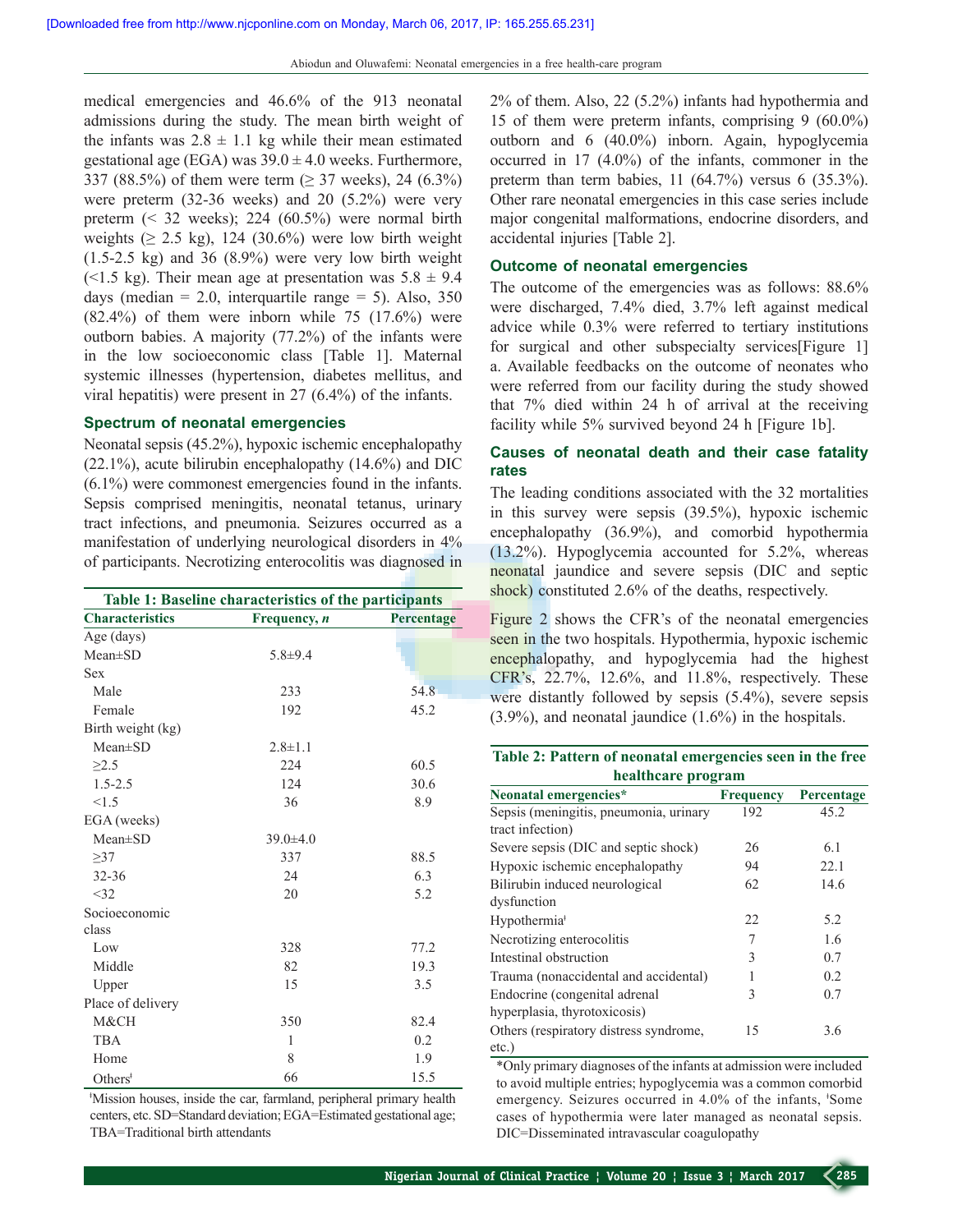Abiodun and Oluwafemi: Neonatal emergencies in a free health-care program



**Figure 1:** (a) General outcome of the neonatal emergencies, (b) referral outcome of the neonatal emergencies



Figure 2: Case fatality rates of neonatal emergencies seen in the free health-care program (SPA: Severe perinatal asphyxia; NNJ: Neonatal jaundice

#### **Multivariate analysis**

Using a multiple logistic regression, the prognostic value of some relevant variables was determined. EGA <32 weeks did not predict mortality in this cohort,  $OR =$ 0.38; CI: 0.09–1.67. Likewise, a 5th min APGAR score <6 did not increase the likelihood of death among the infants, OR = 0.44; CI: 0.15–1.30 [Table 3].

In addition, maternal systemic illness, socioeconomic class, booking status, and place of delivery had no significant influence on the outcome of the neonatal emergencies ( $P > 0.05$ ).

## **Discussion**

This study found a wide range of neonatal emergencies. A majority of them were potentially preventable morbidities, similar to the trend noted among postneonatal medical emergencies in the state capital by Oluwafemi and Abiodun.[28] Neonatal infections accounted for nearly half of the emergencies, consistent with prior reports of high prevalence of neonatal sepsis in the country by Ekwochi

| Table 3: Multivariate logistic regression analysis for<br>mortality by selected clinical-demographic characteristics |                 |                 |                   |       |
|----------------------------------------------------------------------------------------------------------------------|-----------------|-----------------|-------------------|-------|
| <b>Variables</b>                                                                                                     | Frequency (%)   | <b>OR</b>       | 95% CI            | P     |
| Gestational                                                                                                          |                 |                 |                   |       |
| age (weeks)                                                                                                          |                 |                 |                   |       |
| <32                                                                                                                  | 8(8.6)          | 0.38            | $0.09 -$<br>1.67  | 0.201 |
| >32                                                                                                                  | 85 (91.4)       | 1.00            |                   |       |
| Apgar score 5 min                                                                                                    |                 |                 |                   |       |
| $\leq 6$                                                                                                             | 16(34.0)        | 0.44            | $0.15 -$<br>1.30  | 0.136 |
| $6+$                                                                                                                 | 31(66.0)        | 1.00            |                   |       |
| Social class                                                                                                         |                 |                 |                   |       |
| Low                                                                                                                  | 65 (75.6)       | 2.91            | $0.13 -$<br>67.61 | 0.506 |
| Middle                                                                                                               | 19(22.1)        | 1.29            | $0.05 -$<br>32.33 | 0.876 |
| Upper                                                                                                                | 2(2.3)          | 1.00            |                   |       |
| <b>Booking</b> status                                                                                                |                 |                 |                   |       |
| Booked                                                                                                               | 54 (59.3)       | 0.72            | $0.28 -$<br>1.85  | 0.499 |
| Unbooked                                                                                                             | 37(40.7)        | 1.00            |                   |       |
| Place of delivery                                                                                                    |                 |                 |                   |       |
| M&CH                                                                                                                 | 80 (86.0)       | 1.24            | $0.25 -$<br>6.14  | 0.790 |
| TBA/others                                                                                                           | 13(14.0)        | 1.00            |                   |       |
| Maternal systemic<br>illness                                                                                         |                 |                 |                   |       |
| Present                                                                                                              | 7(7.5)          | 1.60            | $0.29 -$<br>8.88  | 0.591 |
| $\lambda$ 1 $\lambda$                                                                                                | $0 \leq \theta$ | $1 \cap \Omega$ |                   |       |

Absent 86 (92.5) 1.00

TBA=Traditional birth attendants; OR=Odds ratio; CI=Confidence interval; M&CH=Mother and Child Hospitals

*et al*. [29] in Enugu, Omoigberale *et al*. [30] in Benin and Okechukwu and Achonwa[31] in Abuja. This underscores the need to focus on interventions to prevent infections in all ongoing neonatal programs in the country. $[4,32]$ Likewise, over one-fifth of the infants suffered hypoxic ischemic encephalopathy while others had acute bilirubin encephalopathy. Hence, there is a need to present a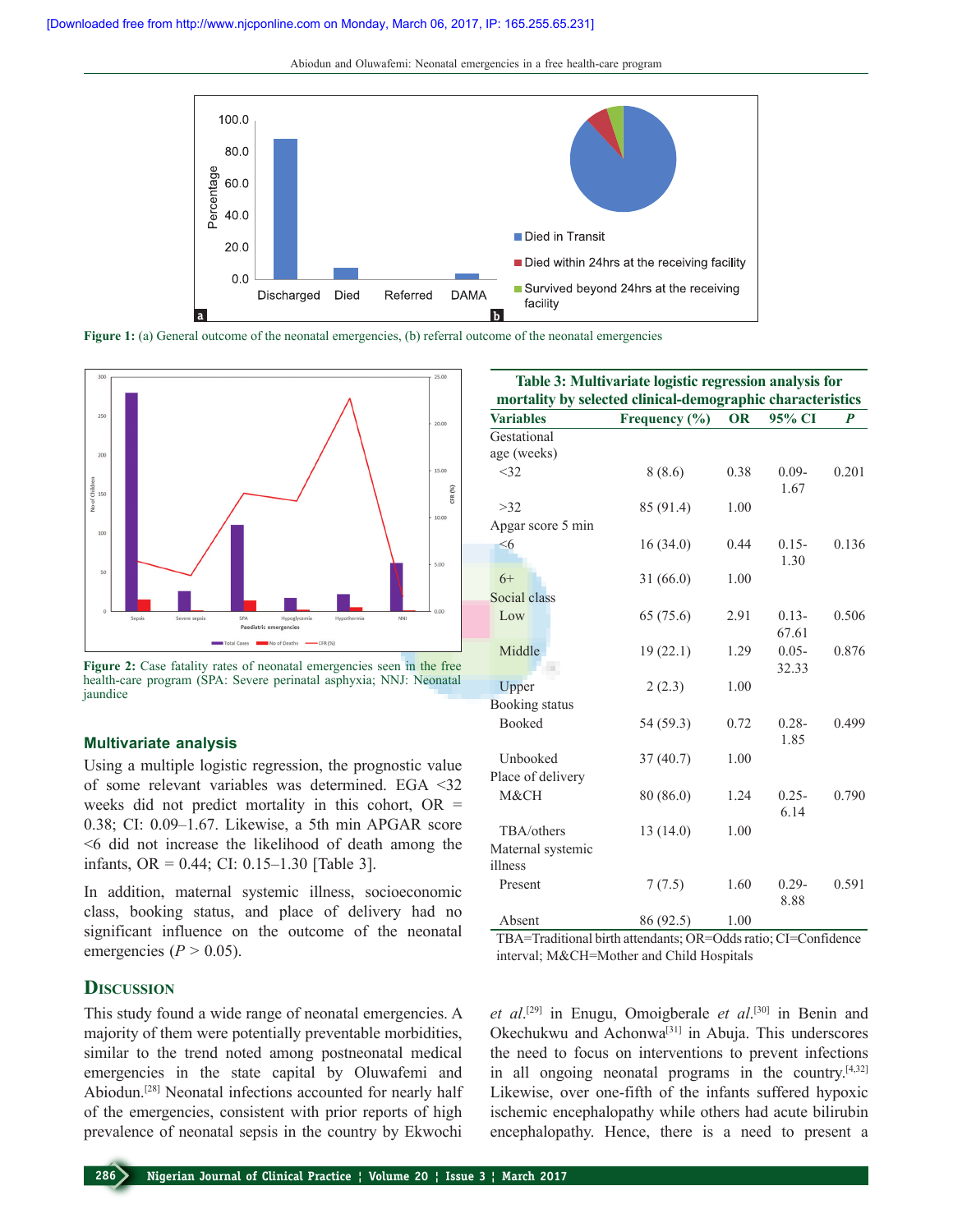complete health education package to the populace on prevention of these disorders. Avoidance of icterogenic agents and prompt phototherapy will prevent complicated neonatal jaundice.[29-31] Good-quality intrapartum care and essential newborn care are components of essential interventions needed to attain the intermediate Goal 2020 to reduce preventable neonatal mortality in the subregion.<sup>[33]</sup> It is notable that the common neonatal emergencies in developing settings are potentially preventable disorders within the limit of available resources.[7] This is unlike in developed countries where complications of prematurity and birth defects are the leading neonatal morbidities.[12,34] Neonatal surgical emergencies were relatively rare in this series perhaps due to the absence of a pediatric surgery unit in the free health-care program.

The overall outcome of neonatal emergencies in this costfree healthcare program compares favorably with findings in fee-paying facilities elsewhere.[30,31] Consistently, eight out of every ten neonatal emergencies were successfully managed and discharged home in this survey. The death rate of 7.4% was lower than the overall mortality rates of 20.3% reported by Omoigberale *et al*. [30] in the Special Care Baby Unit (SCBU) of University of Benin Teaching Hospital and 13.3% by Okechukwu and Achonwa<sup>[31]</sup> in the SCBU of University of Abuja Teaching Hospital, Nigeria. However, this may be due to the higher proportions of preterm neonates in their series. Also, we did not monitor long-term outcome of the survivors in our study. Moreover, most of the infants referred from our center to tertiary institutions died in transit, perhaps due to suboptimal intra-transport stabilization. Furthermore, prior researchers found that undue delays in making or implementing referral decisions often lead to poor outcome of referred cases.[35] This can partly be due to reluctance of indigent caregivers to promptly transfer infants to fee-paying centers after referral. Hence, there is a need to subsidize pediatric services including neonatal care in tertiary institutions nationwide.[36] Also, routine use of a neonatal severity of illness scoring comparable to the Paediatric Early Warning System score would enhance referral decision making by frontline clinical staff in lower health facilities.[35]

Furthermore, over three-quarters of the deaths are due to perinatal asphyxia and sepsis. This shows the need to ensure that births are conducted by only trained health personnel in peripheral facilities adequately equipped for neonatal resuscitation. Also, hygienic newborn care including the use of proven interventions like chlorhexidine ointment should be promoted in the hospitals.<sup>[14]</sup> Despite the availability of free antenatal and delivery services in our setting, some patients present late in labor with prolonged rupture of membrane, chorioamnionitis and other risk factors for newborn compromise, as observed in our monthly Hospital Morbidity and Mortality Review Meetings. This highlights the need to continue to educate the society on the importance of good health-seeking behavior. Again, hypoglycemia and hypothermia had the highest CFRs in this survey, especially among outborn preterm infants from distant suburban communities. These can be reduced by providing prompt transfer services for neonatal emergencies with appropriate low-cost technology like Kangaroo Mother Care, comparable to the on-going free tricycle services for obstetric emergencies in the state.[16] Alternatively, peripheral primary health centers and comprehensive health centers should be revitalized by the provision of appropriately trained manpower and physical resources for improved healthcare delivery in the ally communities. This can be attained through the relevant arms of the National Primary Health Care Development Agency in the state.

Poor prognostic factors documented in the literature for various neonatal emergencies include gestational age, birth weight, and maternal systemic illnesses.[4,15] However, none of these significantly predicts neonatal outcome in this survey. This is possibly due to the fact that a majority of our participants were term and late-preterm infants, consistent with the prior report of fluctuations in the quarterly incidence of prematurity in the setting.[37] Also, maternal illnesses such as hypertension, diabetes, and viral hepatitis did not influence the short-term outcome of our participants. This does not preclude the possibility of future complications among them. Again, the place of delivery did not predict mortality in this cohort, with a vast majority being delivered in health facilities. This may be due to the relatively improving maternal and child health services in the state in recent years, with 75% of deliveries being attended by trained attendants in 2010, much higher than the  $25\%$  in 2005.<sup>[17]</sup> Also, untrained traditional birth attendants (TBAs) have been directed to stop conducting labor in the setting. Delivery in such places could be concealed by parents to protect the TBAs from sanctions imposed by the government for noncompliance. Nonetheless, future researches focusing on specific neonatal emergencies may be able to evaluate other possible prognostic factors in the setting.

The strengths of this study include its multi-site nature involving the two functional IMNCH facilities in the state, and its novel cost-free background for neonatal services. Also, the confirmation of the outcome of referred cases using follow-up phone calls is desirable, considering the paucity of feedbacks from receiving facilities in practice.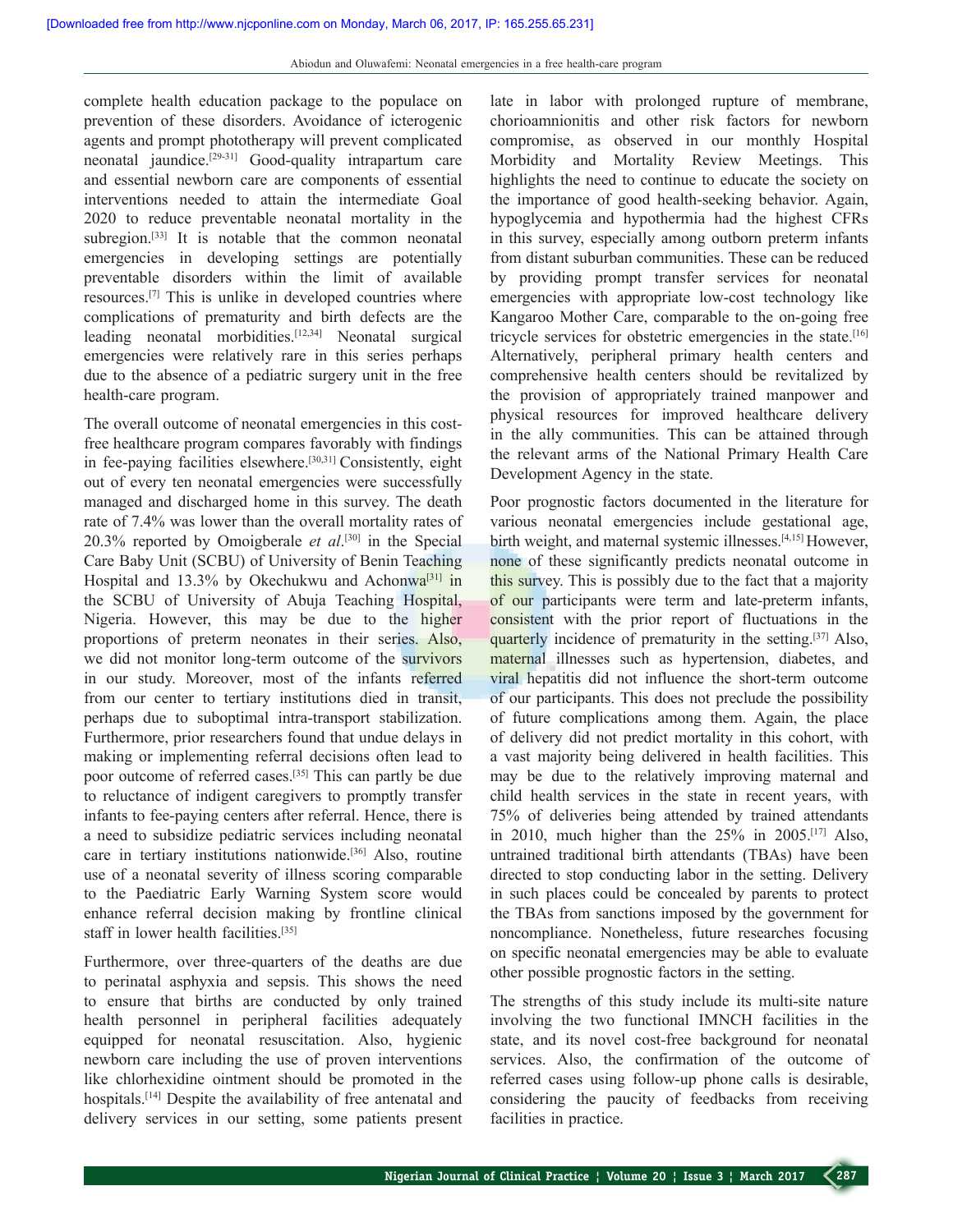Abiodun and Oluwafemi: Neonatal emergencies in a free health-care program

## **Conclusion**

Neonatal encephalopathy and sepsis were the most common emergencies in this survey. Also, they accounted for most of the neonatal deaths while comorbid hypothermia and hypoglycemia increased CFRs of these emergencies. This should be taken into cognizance while designing local interventions for neonatal emergencies. Strategies should include upgrading resources within the existing template of the Primary Health Care system.

#### **Acknowledgment**

Author AMT is thankful to Dr. Akinwumi BC who facilitated data collection at M & CH, Ondo State, Nigeria.

#### **Financial support and sponsorship**

Nil.

#### **Conflicts of interest**

There are no conflicts of interest.

#### **References**

- 1. de Silva S. Enhancing child survival by bridging the gaps in emergency paediatrics. Sri Lanka J Child Health 2013;42:115-28.
- 2. Lawn JE, Lee AC, Kinney M, Sibley L, Carlo WA, Paul VK, *et al.* Two million intrapartum-related stillbirths and neonatal deaths: Where, why, and what can be done?. Int J Gynaecol Obstet 2009;107 (Suppl 1):S5-19.
- 3. World Health OrganizationNeonatal and Perinatal Mortality: Country, Regional, and Global estimates. Geneva, Switzerland: World Health Organization; 2004. Available from: http://www. whqlibdoc.who.int/publications/2007/9789241596145.pdf [Searched on 2015 Nov 26]
- 4. Saving Newborn Lives in Nigeria: Newborn Health in the Context of the Integrated Maternal, Newborn and Child Health Strategy. Abuja: Federal Ministry of Health, Save the Children, ACCESS; 2009. Available from: http://www.who.int/pmnch/topics/newborn/ snl\_nigeria\_execsum.pdf [Last accessed on 2015 Nov 26]
- 5. Lawn JE, Blencowe H, Oza S, You D, Lee AC, Waiswa P, *et al.* Every Newborn: Progress, priorities, and potential beyond survival. Lancet 2014;384:189-205.
- 6. Wall SN, Lee AC, Carlo W, Goldenberg R, Niermeyer S, Darmstadt GL, *et al.* Reducing intrapartum-related neonatal deaths in low- and middle-income countries-what works?. Semin Perinatol 2010;34:395-407.
- 7. Lawn JE, Manandhar A, Haws RA, Darmstadt GL. Reducing one million child deaths from birth asphyxia – A survey of health systems gaps and priorities. Health Res Policy Syst 2007;5:4.
- 8. Anyanwu OU, Ezeanosike OB, Ezeonu CT. Pattern and outcome of admissions at the children emergency room at the Federal Teaching Hospital Abakaliki. Afr J Med Health Sci 2014;13:6-10.
- 9. Guerrier G, Oluyide B, Keramarou M, Grais R. High maternal and neonatal mortality rates in northern Nigeria: An 8-month observational study. Int J Womens Health 2013;5:495-9.
- 10. Lawn JE, Zupan J, Begkoyian G, Knippenberg R. Newborn survivaleditors. In: Jamison DT, Breman JG, Measham AR, Alleyne G, Claeson M, Evans DB, et al. editors. Disease Control Priorities in Developing Countries. 2nd ed. Washington (DC): World Bank; 2006. Available from: http://www.ncbi.nlm.nih.gov/ books/NBK11775/bookshelf. [Last accessed on 2016 Jan 12]
- 11. Peterson S, Nsungwa-Sabiiti J, Were W, Nsabagasani X, Magumba G, Nambooze J, *et al.* Coping with paediatric referral-Ugandan parents' experience. Lancet 2004;363:1955-6.
- 12. CDC: Infant Mortality. Available from: http://www.cdc.gov/ reproductivehealth/MaternalInfantHealth/InfantMortality.htm. [Last accessed on 2015 Jul 20]
- 13. Conde-Agudelo A, Belizan J, Diaz-Rosselo J. Kangaroo mother care to reduce morbidity and mortality in low birth weight infants. Cochrane Libr 2011;3:2-23.
- 14. Segrè S, Coffey P, Metzler M, Villadiego S, Brandes N, Hodgins S, *et al.* Chlorhexidine for umbilical cord care. A case study prepared for the UN Commission on life-saving commodities for women and children. February, 2012. Available from: http://www. pdf.usaid.gov/pdf\_docs/pnady705.pdf [Last accessed 2016 Jan 12]
- 15. Zimba E, Kinney MV, Kachale F, Waltensperger KZ, Blencowe H, Colbourn T, *et al.* Newborn survival in Malawi: A decade of change and future implications. Health Policy Plan 2012;27: Suppl 3iii88-103.
- 16. Ogundipe OL. Experiences of women participating in a safe motherhood (Abiye) project in Ondo State of Nigeria. Int J Cur Microbiol App Sci 2013;2:148-61.
- 17. FMOH and Saving Newborn Lives ProgramNigeria State Data Profiles: An Accountability Tool for Maternal, Newborn and Child Health in Nigeria. Available from: http://www. healthynewbornnetwork.org/resource/nigeria-state-data-profiles. [Last accessed on 2015 Nov 26]
- 18. National Population Commission: 2006 Provisional Census Results. Federal Republic of Nigeria official Gazette 2007;94:24.
- 19. Neonatal EmergenciesMedscape Emergency Medicine. Available from: http://www.medscape.org/viewarticle/557824. [Last accessed 2014 August 08]
- 20. Sarnat HB, Sarnat MS. Neonatal encephalopathy following fetal distress. A clinical and electroencephalographic study. Arch Neurol 1976;33:696-705.
- 21. Volpe JJ. Neurology of the Newborn. 4th ed. Philadelphia: WB, Saunders; 2001
- 22. Tripathi S, Malik GK, Neonatal Sepsis: Past, present and future; a review article. Internet J Med Update 2010;5:45-54.
- 23. Saini SS, Dutta S, Ray P, Narang A. Short course versus 7-day course of intravenous antibiotics for probable neonatal septicemia: A pilot, open-label, randomized controlled trial. Indian Pediatr 2011;48:19-24.
- 24. Dellinger RP, Levy MM, Rhodes A, Annane D, Gerlach H, Opal SM, et al. Surviving sepsis campaign: International guidelines for management of severe sepsis and septic shock: 2012. Crit Care Med 2013;41:580-637.
- 25. Srinivasan L, Shah SS, Padula MA, Abbasi S, McGowan KL, Harris MC. Cerebrospinal fluid reference ranges in term and preterm infants in the neonatal intensive care unit. J Pediatr 2012;161:729-34.
- 26. Committee on Fetus and Newborn, Adamkin DH. Postnatal glucose homeostasis in late-preterm and term infants. Pediatrics 2011;127:575-9.
- 27. Olusanya O, Okpere E, Ezimokhai M. The importance of social class in voluntary fertility in developing countries. West Afr J Med 1985;4:205-12.
- 28. Oluwafemi RO, Abiodun MT. Morbidity and mortality pattern in emergency paediatric unit of mother and Child Hospital Akure, Nigeria. Ann Biomed Sci 2016;15:151-9.
- 29. Ekwochi U, Ndu IK, Nwokoye IC, Ezenwosu OU, Amadi OF, Osuorah D. Pattern of morbidity and mortality of newborns admitted into the sick and special care baby unit of Enugu State